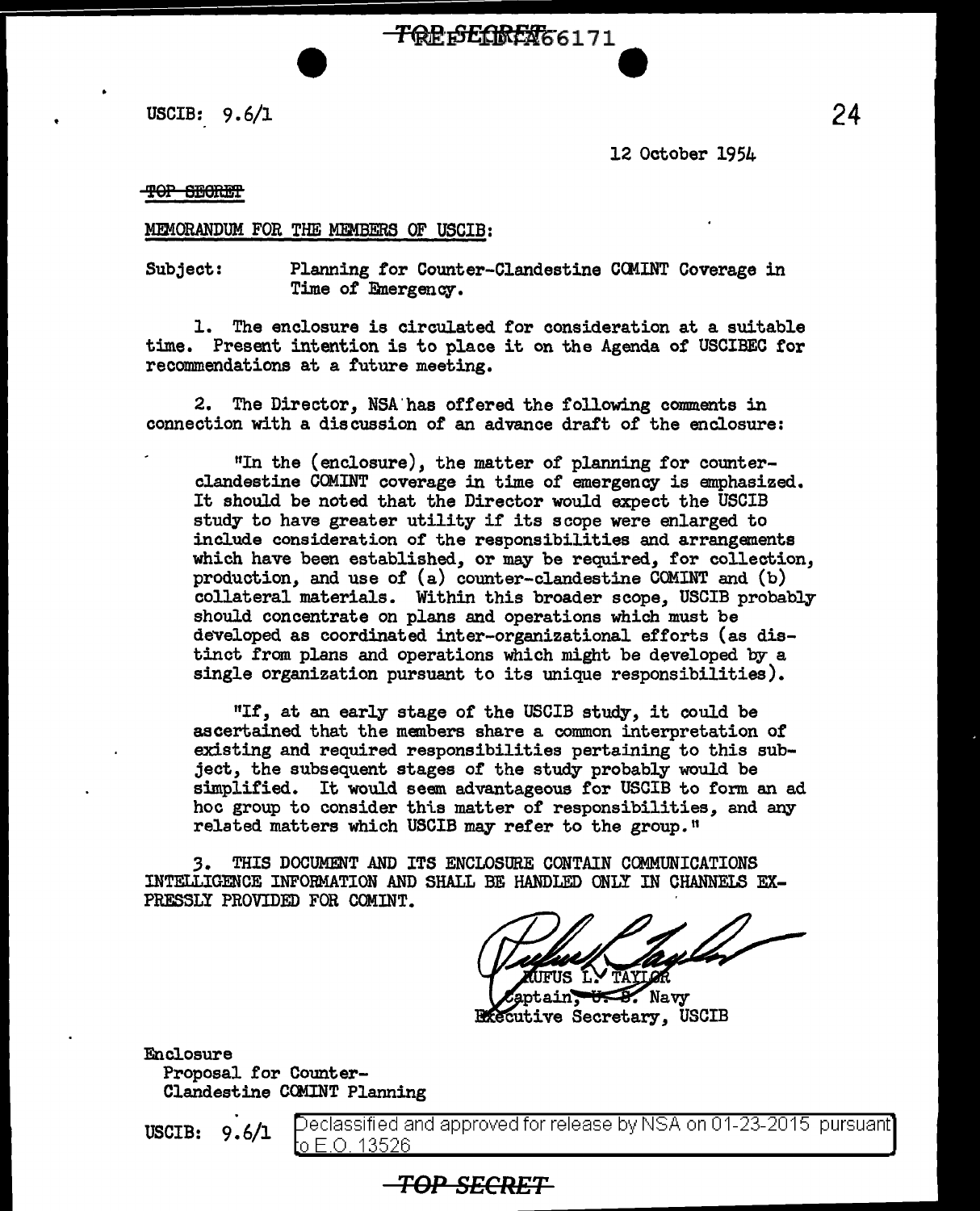#### TOP SECRET - U.S. EYES ONLY

| <b>Subject:</b>       | Planning for Counter-Clandestine COMINT Coverage in<br>Time of Emergency. |
|-----------------------|---------------------------------------------------------------------------|
| ${\tt Ref}$ erences : | (a) USCIB $8/2$ of 28 January 1948 (Item 1, SECT III,<br>49th USCICC).    |
|                       | (b) USCIB 8/5 of 25 February $1948$ (Item 1, SECT III,<br>50th USCICC).   |
|                       | (c) USCIB 8/9 of 28 April 1948 (Item 1, SECT III,<br>52nd USCICC).        |
|                       | (d) USCIB $8/14$ of 8 October 1948 (Item 2, SECT III,<br>34th USCIB).     |
|                       | (e) USCIB $8/16$ of 16 November 1948 (Item 6, SECT II,<br>35th USCIB).    |
|                       | (f) USCIB $8/17$ of 30 November 1948.                                     |
|                       | $(g)$ USCIB 8/18 of 10 December 1948 (Item 4, SECT II,<br>36th USCIB).    |
|                       | (h) USCIB $8/28$ of $7$ February 1951.                                    |
|                       | $(i)$ USCIB 8/29 of 9 February 1951.                                      |
|                       | $(j)$ USCIB $8/31$ of 21 February 1951.                                   |
|                       | $(k)$ USCIB 8/34 of 9 March 1951 (Item 4, 61st USCIB).                    |

TOREGECREETA66171

**u** 

|<br>|<br>|

- (1) USCIB  $3/99$  of 8 April 1953, item (d) (TRI 53/4 Final of 25 March 1953).
- 1. Reference (a) records a decision as follows:

### "DECISION:

I

USCICC agreed that:

1) USCIB clearly has the responsibility for the exploitation of domestic telecommunications and related activities in the collection of foreign communication intelligence. This responsibility is not confined to the exploitation of clandestine telecommunications and related activities.

2) Since the responsibility for the surveillance of domestic telecommunications and related activities in the protection of U.S. internal security is already assigned to the Federal Communications Commission and the Federal Bureau of Investigation, no further action on the part of USCIB appears necessary respecting this field of monitoring activity, and this aspect of the field will not be considered further."

**TOP SECRET** 

Enclosure with USCIB 9.6/1 dtd 12 Oct 1954.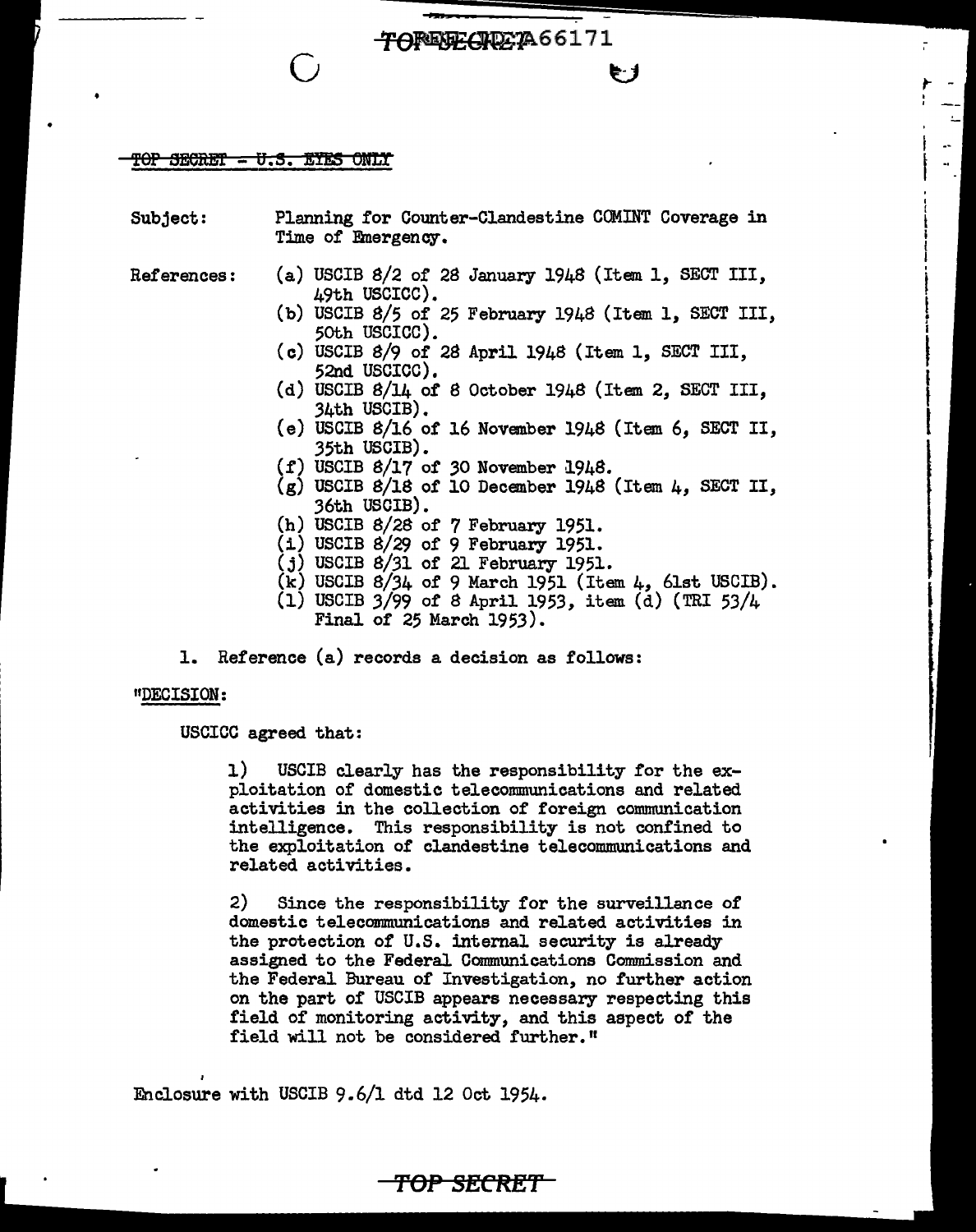<del>AFICIRET</del> <del>ILS. BYES ONLY</del>

| Subject: | Planning for Counter-Clandestine COMINT Coverage in |  |
|----------|-----------------------------------------------------|--|
|          | Time of Emergency.                                  |  |
|          |                                                     |  |

**TOP SECRET ·e** REF ID:A66171-

2. The above recorded decision did not fully dispose of this matter as can be readily seen by a glance through the reference. A brief resume of subsequent action follows in the succeeding paragraphs.

3. On 25 February 1948 (see reference (b) for details) the Coordinator reported that the FBI (not then a member of the Board) could not assume the responsibilities implicit in acceptance of the above quoted decision. The Coordinator indicated that the Navy was going ahead with plans for its own Reserve Listening Service. Subsequent discussion of the problem indicated that participation by the Army's Military Amateur Radio Service (MARS) might require legislation. It was agreed that the problem· should be kept under consideration.

4. The next record of interest in connection with this problem appears in reference  $(c)$  wherein the questions of Air Force participation and the extent to which civilians might be used in the

The decision reached did not go beyond an arrangement to exchange and evaluate information.

5. Action on the problem of what to do about clandestine transmissions remained virtually suspended for several months when a proposal for a joint FCC-FBI intercept activity to monitor and exploit clandestine transmissions in the U.S. was considered by the Board (see reference (d)). The Board was somewhat concerned over certain implications of such a proposal and agreed to have its Department of State Member (Mr. Armstrong) explore the problem with the Chairman, FCC. This was done and Mr. Armstrong reported to USCIB at its/35th Meeting (see reference (e)) that FCC seemed to have the best of intentions and was quite willing to cooperate with USCIB. It was brought out that the operation was to be confined to work for the FBI on transmissions originating Within the U.S. After considerable discussion USCIB agreed to have its Chairman consult the Director, FBI regarding the Bureau's needs. This was done and the report circulated under reference  $(f)$  was considered by the Board on 10 December 1948 (see reference  $(g)$ ). The report, in effect, stated that the FBI's purpose was to explore the possibilities of having its needs in this field met by some Government agency already equipped to do the job with little or no increase in funds. USCIB's decision was to the effect that the COMINT activities under the cognizance of USCIB should

.\_ 2 -

**TOP SECRET** 

EO 3.3(h)(2) PL 86-36/50 USC 3605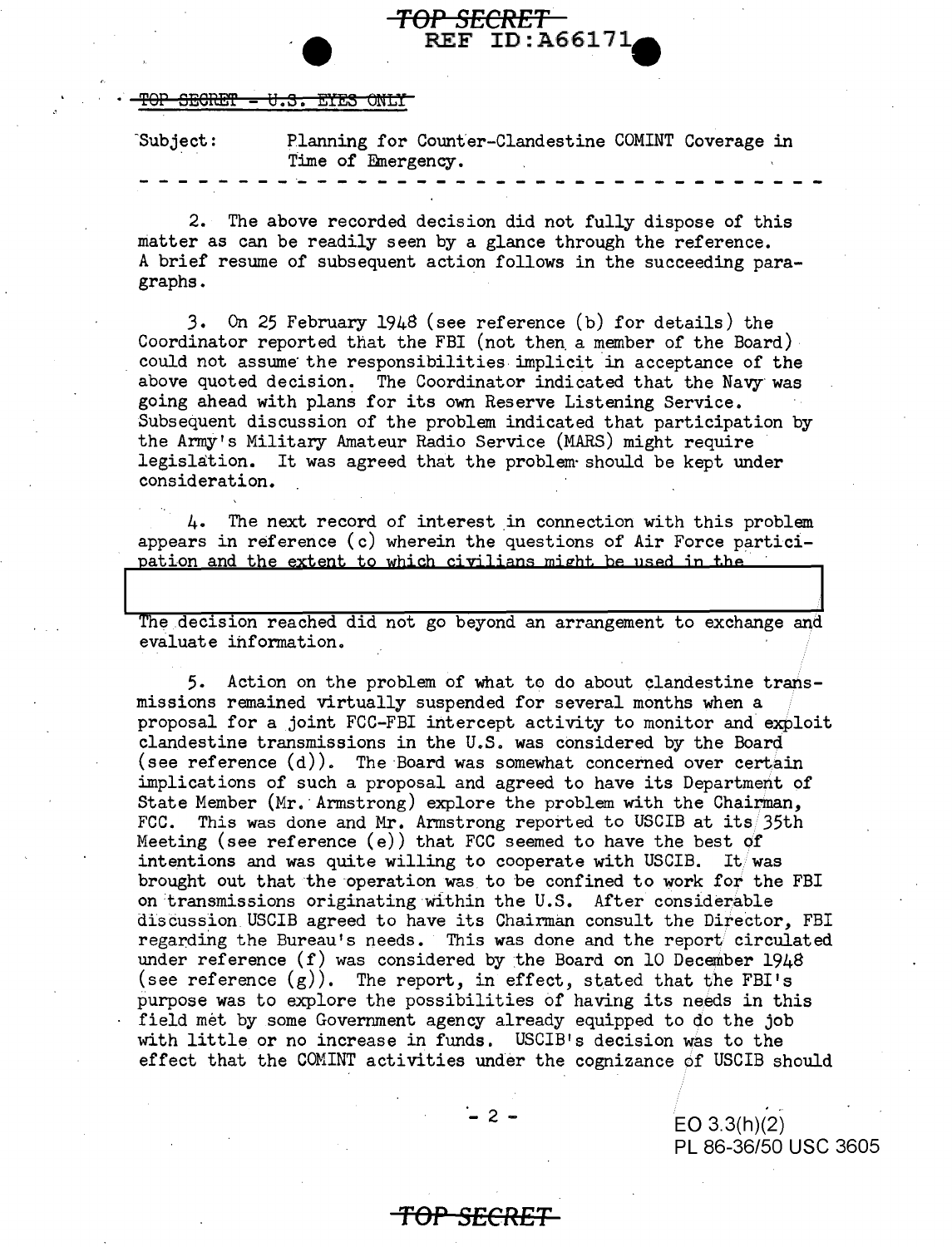

 $\frac{1}{2}$ 

TOP SECRET - U.S. EYES ONLY

Subject: Planning for Counter-Clandestine CCMINT Coverage in Time of Emergency.

make an effort to meet the Bureau's needs and that in the event such an effort proved to be unsuccessful the Director, FBI should arrange with USCIB for the coordination of any outside activity established to meet his needs. A letter to this effect was sent to the Director, FBI who indicated in his response a desire to cooperate with USCIB.

6. The next time subject question came up it was in the fonn of questions from the Department of State Member with regard to the policy to be followed in a forthcoming meeting of the Foreign Ministers of the American Republics wherein it was anticipated that the question of measures to eliminate clandestine telecommunications stations might come up. The specific questions asked were (see reference  $(h)$ ):

"1. Whether the US Government should take initiative at the forthcoming meeting toward the adoption of a resolution which would serve as a basis for establishment of a program similar to that undertaken during World War II?

112. Whether such a resolution should be (a) directed specifically toward the identification and control of clandestine transmissions or (b) framed so as to cover the general field of subversive and clandestine activity in such manner as to permit the eventual development of a mutual monitoring program, if desired, without committing this Government to any immediate undertaking of this sort?

*"3·* Whether the US Government should avoid multilateral action in this matter, but should approach selected Latin American Governments on a unilateral basis?

114. Whether the requirements and facilities of this Government are now such that cooperation with Latin American Governments in this matter should be avoided?"

7. In commenting on the above questions the Coordinator submitted the long report enclosed with reference (i). This is worth reading in full. It reviewed the background of the problem and, in effect, recommended. against making any commitment at the forthcoming conference. It was suggested, however, that an ad hoc committee be appointed to make a thorough study of the entire problem. The report of this committee (reference (j)) recommended against any U.S. initiative in raising the question of a cooperative anti-clandestine monitoring program in Latin America and against any immediate commitment by the U.S. if the question should be otherwise raised. This view was approved by USCIB on  $9$  March 1951 (see reference  $(k)$ ) and the matter was dropped from the Agenda.

## *TOP* **SECRE'f**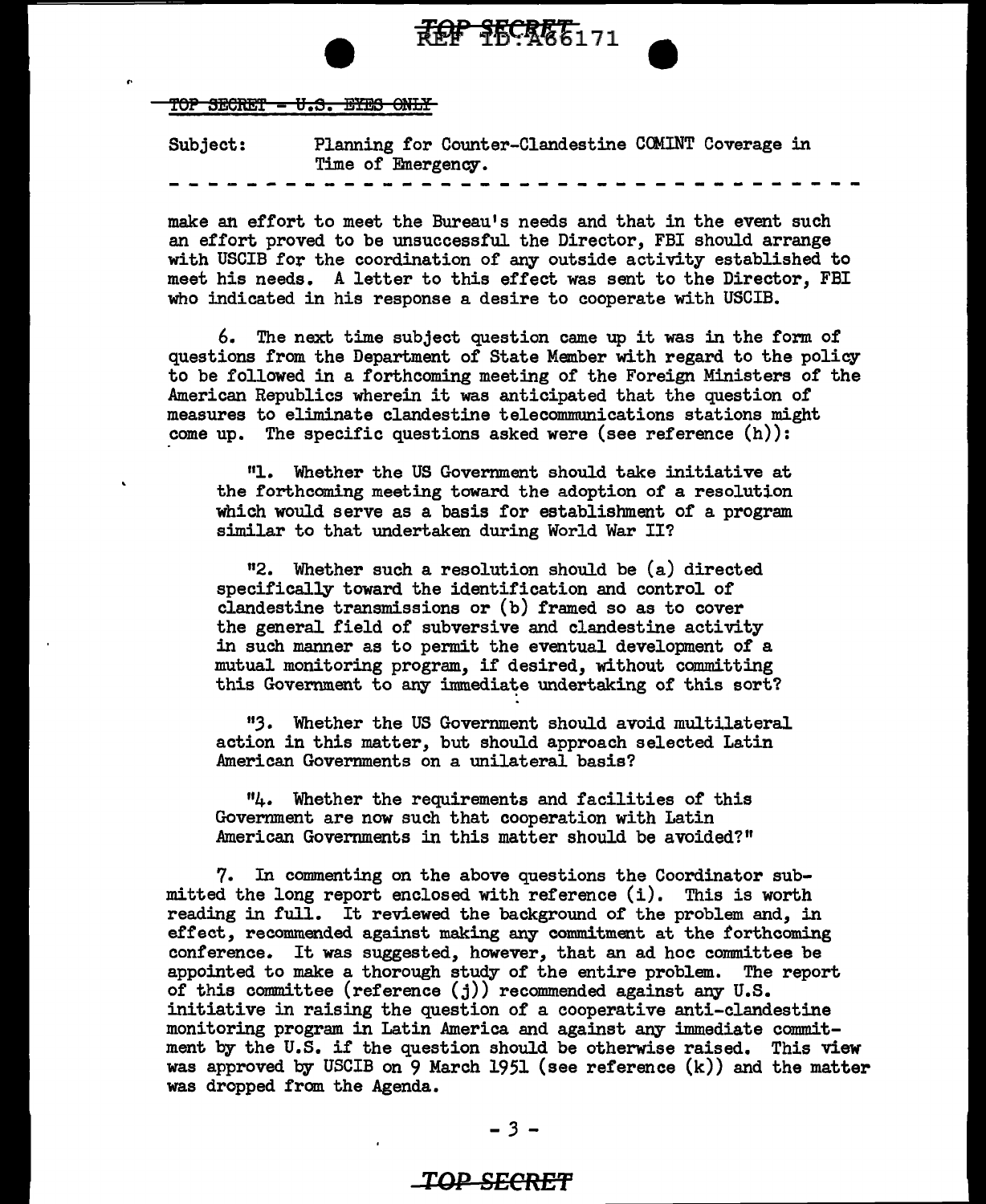| REF PLD-12-66171 |  |
|------------------|--|
|                  |  |
|                  |  |

 $EO$  3.3 $(h)$  $(2)$ PL 86-36/50 USC 3605

TOP SECRET - U.S. EYES ONLY

• ..

.......

Subject: Planning for Counter-Clandestine.COMINT Coverage in Time of Emergency.

8. USCIB again gave this problem.serious consideration at the ...\_\_ \_\_\_\_\_\_\_\_\_\_\_\_ .....,,... \_ \_\_.I At that time USCIB undertook to "ensure that adequate counter-clandestine COMINT resources are devoted to the counter-clandestine COMINT effort (in wartime), including in particular, resources for General Search" {see reference (1)). From the records available to this office it appears that reference  $(1)$ constitutes the last occasion of consideration by USCIB of specific problems involving coverage of clandestine transmissions.

9. Since all of the above transpired, USCIB has been reorganized and strengthened and the National Security Agency has been firmly established. Many of the factors that have seriously complicated previous consideration of subject problem have been eliminated. It appears, therefore, that it might now be appropriate for USCIB to again consider the status of planning in this important field.

10. In order to provide adequate coverage of the transmissions of clandestine telecommunication stations an extensive, highly developed and highly specialized intercept organization is required. It should be possible to develop and train such an organization (and perhaps even put it to good use) in peacetime. If this is possible it should be done. Such an organization would require at a minimum the following elements:

a. Numerous widely scattered intercept positions and reliable people to man them.

b. An intercept control group to coordinate and direct the effort of intercept stations.

c. An analysis group to identify and process intercepted traffic.

d. *An* extensive long-range D/F net to locate the general area of transmissions.

e. A well dispersed short-range mobile D/F organization with equipment of high accuracy and mobility to narrow the area of location.

f. RFP equipment and files.

g. Arrangements for guidance from, and for getting the endproduct rapidly into, the hands of those who have the responsibility for translating counter-clandestine information into action.

### *TOP. SECRET*